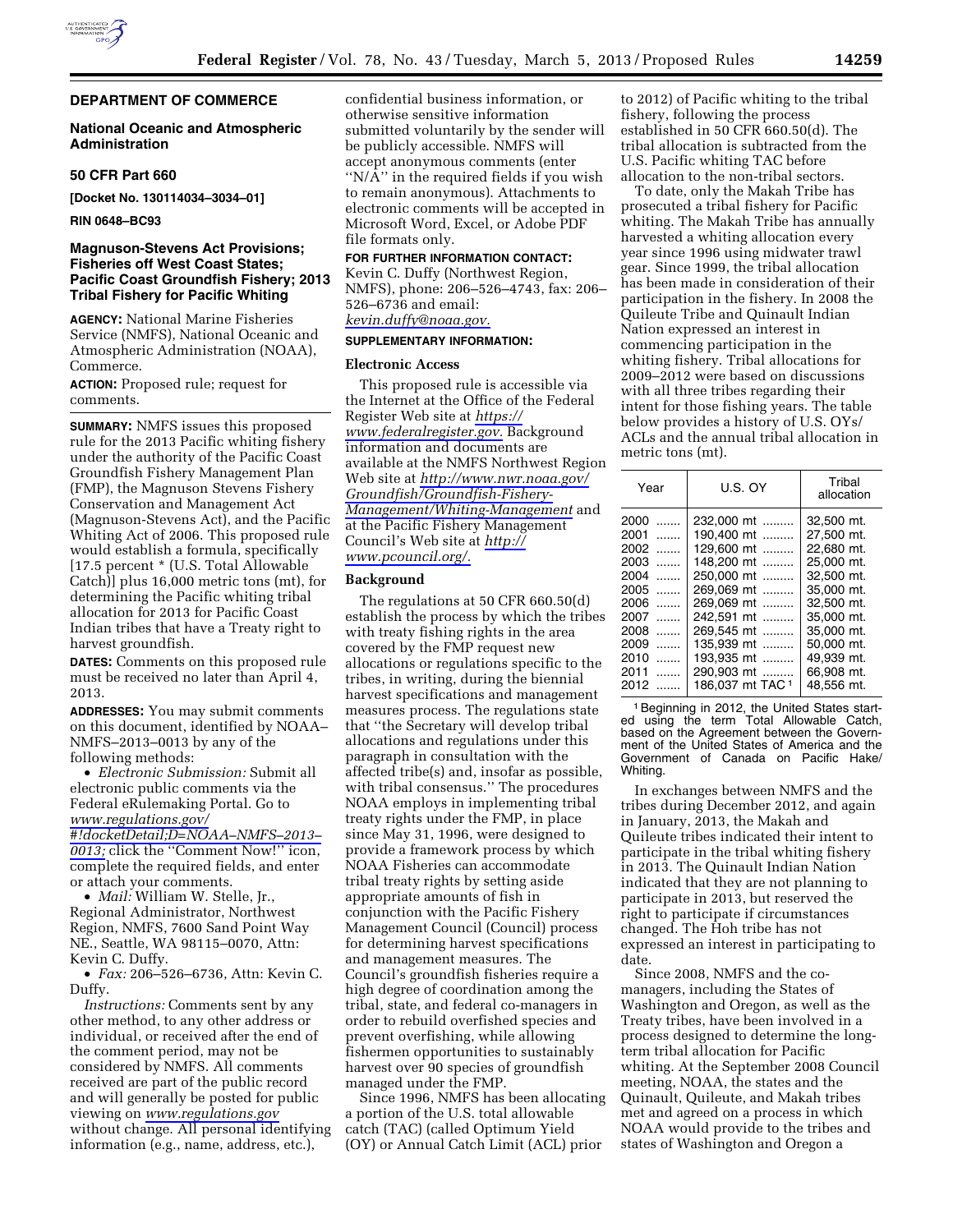information regarding whiting, receive comment on the information and possible analyses that might be undertaken, and then prepare analyses of the information to be used by the comanagers (affected tribes, affected states, and NMFS) in developing a tribal allocation for use in 2010 and beyond. The goal was agreement among the comanagers on a long-term tribal allocation for incorporation into the Council's planning process for the 2010 season. An additional purpose was to provide the tribes the time and information to develop an inter-tribal allocation or other necessary management agreement. In 2009, NMFS shared a preliminary report summarizing scientific information available on the migration and distribution of Pacific whiting on the west coast. The co-managers met in 2009 and discussed this preliminary information.

In 2010, NMFS finalized the report summarizing scientific information available on the migration and distribution of Pacific whiting on the West Coast. In addition, NMFS responded in writing to requests from the tribes for clarification on the paper and requests for additional information. NMFS also met with each of the tribes in the fall of 2010 to discuss the report and to discuss a process for negotiation of the long-term tribal allocation of Pacific whiting.

In 2011, NMFS again met individually with the Makah, Quileute, and Quinault tribes to discuss these matters. Due to the detailed nature of the evaluation of the scientific information, and the need to negotiate a long-term tribal allocation following completion of the evaluation, the process continued in 2012 and will not be completed prior to the 2013 Pacific whiting fishery; thus the tribal allocation of whiting for 2013 will not reflect a negotiated long-term tribal allocation. Instead, it is an interim allocation not intended to set precedent for future allocations.

#### **Tribal Allocation for 2013**

It is necessary to propose a range for the tribal allocation, rather than a specific allocation amount, because the specific allocation depends on the amount of the coastwide TAC (United States plus Canada) and corresponding U.S. TAC for 2013 (73.88% of the coastwide TAC). The Joint Management Committee (JMC), which was established pursuant to the Agreement between the Government of the United States of America and the Government of Canada on Pacific Hake/Whiting (the Agreement), is anticipated to

recommend the coastwide and corresponding U.S./Canada TACs no later than March 25, 2013.

In order for the public to have an understanding of the potential tribal whiting allocation in 2013, NMFS is using the range of U.S. TACs over the last ten years, 2003 through 2012, to project a range of potential tribal allocations for 2013. This range of TACs is 148,200 mt (2003) to 290,903 mt (2011).

As described above, the Makah tribe and Quileute Indian Nation have stated their intent to participate in the Pacific whiting fishery in 2013. The Makah tribe has requested 17.5% of the U.S. TAC, and the Quileute Indian Nation has requested 16,000 mt. Accommodating both requests results in a formula  $[17.5$  percent<sup>\*</sup> (U.S. TAC)] + 16,000 mt for application to the range of TACs. Application of this formula to the range of U.S. TACs over the last ten years results in a tribal allocation of between 41,935 and 66,906 mt for 2013. At the lower end of the range of U.S. TACs, this tribal allocation would represent 28 percent of the U.S. TAC, and at the higher end of the range, this tribal allocation would represent 23 percent of the U.S. TAC. NMFS believes that the current scientific information regarding the distribution and abundance of the coastal Pacific whiting stock suggests that these percentages are within the range of the tribal treaty right to Pacific whiting.

As described earlier, NOAA Fisheries proposes this rule as an interim allocation for the 2013 tribal Pacific whiting fishery. As with past allocations, this proposed rule is not intended to establish any precedent for future whiting seasons or for the longterm tribal allocation of whiting.

The rule would be implemented under authority of Section 305(d) of the Magnuson-Stevens Act, which gives the Secretary responsibility to ''carry out any fishery management plan or amendment approved or prepared by him, in accordance with the provisions of this Act.'' With this proposed rule, NMFS, acting on behalf of the Secretary, would ensure that the FMP is implemented in a manner consistent with treaty rights of four Northwest tribes to fish in their ''usual and accustomed grounds and stations'' in common with non-tribal citizens. *United States* v. *Washington,* 384 F. Supp. 313 (W.D. 1974).

#### **Classification**

NMFS has preliminarily determined that the management measures for the 2013 Pacific whiting tribal fishery are consistent with the national standards

of the Magnuson-Stevens Act and other applicable laws. In making the final determination, NMFS will take into account the data, views, and comments received during the comment period.

The Office of Management and Budget has determined that this proposed rule is not significant for purposes of Executive Order 12866.

An IRFA was prepared, as required by section 603 of the Regulatory Flexibility Act (RFA). The IRFA describes the economic impact this proposed rule, if adopted, would have on small entities. A summary of the analysis follows. A copy of this analysis is available from NMFS and is published on the NMFS Web site under Groundfish Management (see **ADDRESSES**).

Under the RFA, the term ''small entities'' includes small businesses, small organizations, and small governmental jurisdictions. The Small Business Administration has established size criteria for all different industry sectors in the U.S., including fish harvesting and fish processing businesses. A business involved in fish harvesting is a small business if it is independently owned and operated and not dominant in its field of operation (including its affiliates) and if it has combined annual receipts less than \$4.0 million for all its affiliated operations worldwide. A seafood processor is a small business if it is independently owned and operated, not dominant in its field of operation, and employs 500 or fewer persons at all its affiliated operations worldwide. A business involved in both the harvesting and processing of seafood products is a small business if it meets the \$4.0 million criterion for fish harvesting operations. A wholesale business servicing the fishing industry is a small business if it employs 100 or fewer persons at all its affiliated operations worldwide. For marinas and charter/ party boats, a small business is a business with annual receipts less than \$7.0 million. For nonprofit organizations, the RFA defines a small organization as any nonprofit enterprise that is independently owned and operated and is not dominant in its field. The RFA defines small governmental jurisdictions as governments of cities, counties, towns, townships, villages, school districts, or special districts with populations of less than 50,000.

For the years 2007 to 2011, the total whiting fishery (tribal and non-tribal) has averaged harvests of 199,000 mt annually, worth \$37 million in terms of ex-vessel revenues. As the U.S. OY/ACL has been highly variable during this time, so have harvests. During this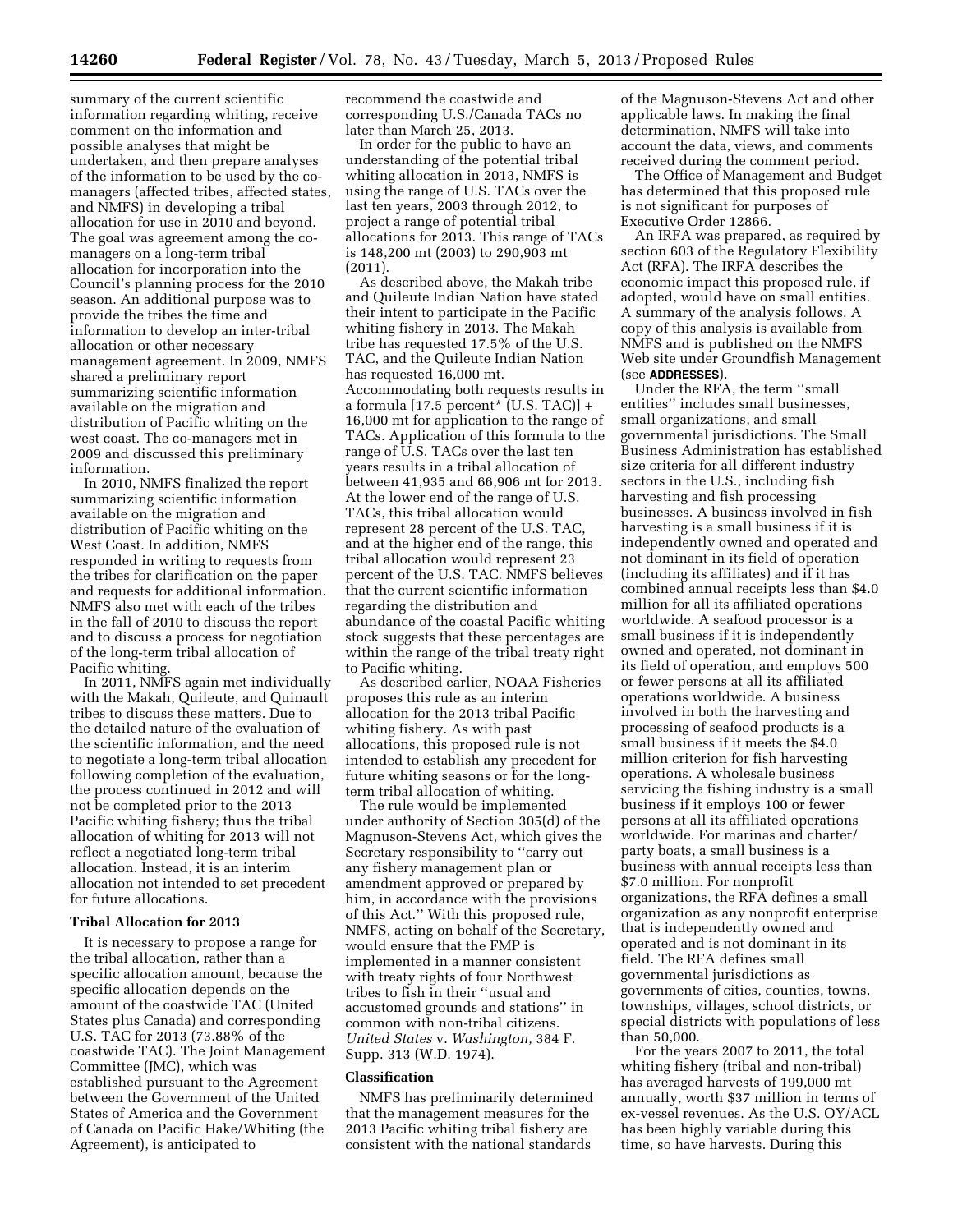period, harvests have ranged from 122,000 mt (2009) to 248,000 mt (2008). In 2011, the harvest was approximately 231,000 mt. Ex-vessel revenues have also varied. Annual ex-vessel revenues have ranged from \$16 million (2009) to \$58 million (2008). Ex-vessel revenues in 2011 were about \$53 million.

The prices for whiting are largely determined by the world market for groundfish, because most of the whiting harvested is exported. Average ex-vessel price for trawl harvested whiting in 2011 was \$230 per mt. For 2012, average ex-vessel prices increased to \$309 per mt, leading to \$49 million in ex-vessel revenues based on total harvests of about 160,000 mt. Note that the use of ex-vessel values does not take into account the wholesale or export value of the fishery or the costs of harvesting and processing whiting into a finished product. NMFS does not have sufficient information to make a complete assessment of these values.

The Pacific whiting fishery harvests almost exclusively Pacific whiting. While bycatch of other species occurs, the fishery is constrained by bycatch limits on key overfished species. This is a high-volume fishery with low exvessel prices per pound. This fishery also has seasonal aspects based on the distribution of whiting off the west coast.

Since 1996, there has been a tribal allocation of the U.S. whiting TAC. There are four tribes associated with the whiting fishery: Hoh, Makah, Quileute, and Quinault.

This rule would establish the formula for determining 2013 interim tribal allocation. The alternatives are ''No-Action'' vs. the ''Proposed Action.'' The proposed allocation, based on discussions with the tribes, is for NMFS to allocate between 28 percent and 23 percent of the U.S. total allowable catch for 2013. NMFS did not consider a broader range of alternatives to the proposed allocation. The tribal allocation is based primarily on the requests of the tribes. These requests reflect the level of participation in the fishery that will allow them to exercise their treaty right to fish for whiting. Consideration of amounts lower than the tribal requests is not appropriate in this instance. As a matter of policy, NMFS has historically supported the harvest levels requested by the tribes. Based on the information available to NMFS, the tribal request is within their tribal treaty rights, and the participating tribe has on occasion shown an ability to harvest the amount of whiting requested. A higher allocation would, arguably, also be within the scope of the treaty right. However, a higher

allocation would unnecessarily limit the non-tribal fishery. A no-action alternative was considered, but the regulatory framework provides for a tribal allocation on an annual basis only. Therefore, no action would result in no allocation of Pacific whiting to the tribal sector in 2013, which would be inconsistent with NMFS' responsibility to manage the fishery consistent with the tribes' treaty rights. Given that there are tribal requests for allocations in 2013, this alternative received no further consideration.

This proposed rule would affect how whiting is allocated to the following sectors/programs: Tribal, Shorebased Individual Fishing Quota (IFQ) Program—Trawl Fishery, Mothership Coop (MS) Program—Whiting At-sea Trawl Fishery, and Catcher-Processor (C/P) Coop Program—Whiting At-sea Trawl Fishery. The amount of whiting allocated to these sectors is based on the U.S. TAC. From the U.S. TAC, small amounts of whiting that account for research catch and for bycatch in other fisheries are deducted. The amount of the tribal allocation is also deducted directly from the TAC. After accounting for these deductions, the remainder is the commercial harvest guideline. This guideline is then allocated among the other three sectors as follows: 34 percent for the C/P Coop Program; 24 percent for the MS Coop Program; and 42 percent for the Shorebased IFQ Program.

The shorebased IFQ fishery is managed with individual fishing quotas for most groundfish species, including whiting. Annually quota pounds (QP) are allocated from the shorebased sector allocation based on the individual quota shares (QS) of each QS owner. (QP is expressed as a weight and QS is expressed as a percent of the shorebased allocation for a given species or species group.) QP may be transferred from a QS account to a vessel account or from one vessel account to another vessel account. Vessel accounts are used to track how QP is harvested (landings and discards) by limited entry trawl vessels of all IFQ species/species groups. Shorebased IFQ catch must be landed at authorized first receiver sites.

The IFQ whiting quota shares (QS) were allocated to a mixture of limited entry permit holders and shorebased processors. One non-profit organization received quota share based on the ownership of multiple limited entry permits. The MS coop sector can consist of one or more coops and a non-coop subsector. For a MS coop to participate in the Pacific whiting fishery, it must be composed of MS catcher-vessel (MS/CV) endorsed limited entry permit owners.

Each permitted MS coop is authorized to harvest a quantity of Pacific whiting based on the sum of the catch history assignments for each member's MS/CVendorsed permit identified in the NMFS-accepted coop agreement for a given calendar year. Each MS/CV endorsed permit has an allocation of Pacific whiting catch based on its catch history in the fishery. The catch history assignment (CHA) is expressed as a percentage of Pacific whiting of the total MS sector allocation. Currently the MS sector is composed of only a single coop. (Shorebased IFQ QS and MS sector CHA are not scheduled to begin trading until 2014, pending resolution of the *Pacific Dawn* v *Bryson* litigation where the rules used to allocate whiting QS and CHA are being challenged.)

The C/P coop program is a limited access program that applies to vessels in the C/P sector of the Pacific whiting atsea trawl fishery and is a single voluntary coop. Unlike the MS coop regulations, where multiple coops can be formed around the catch history assignments of each coop's member's endorsed permit, the single C/P coop receives the total Pacific whiting allocation for the catcher/processor sector. Only C/P endorsed limited entry permits can participate in this coop. Currently, the shorebased IFQ Program is composed of 138 QS permits/ accounts, 142 vessel accounts, and 50 first receivers. The mothership coop fishery is currently composed of a single coop, with six mothership processor permits, and 36 MS/CV endorsed permits, with one permit having two catch history assignments endorsed to it. The C/P coop is composed of 10 catcher-processor permits owned by three companies. There are four tribes that can participate in the tribal whiting fishery. The current tribal fleet is composed of 5 trawlers that either deliver to a shoreside plant or to a contracted mothership.

Participants in the whiting fishery include fish harvesting companies, fish processing companies, companies involved in both harvesting and processing of seafood products such as catcher-processors, organizations, and governmental jurisdictions.

These regulations directly affect IFQ Quota share holders who determine which vessel accounts receive QP, holders of mothership catcher-vesselendorsed permits who determine how many co-ops will participate in the fishery and how much fish each co-op is to receive, and the catcher-processor co-op which is made up of three companies that own the catcherprocessor permits. As part of the permit application processes for the non-tribal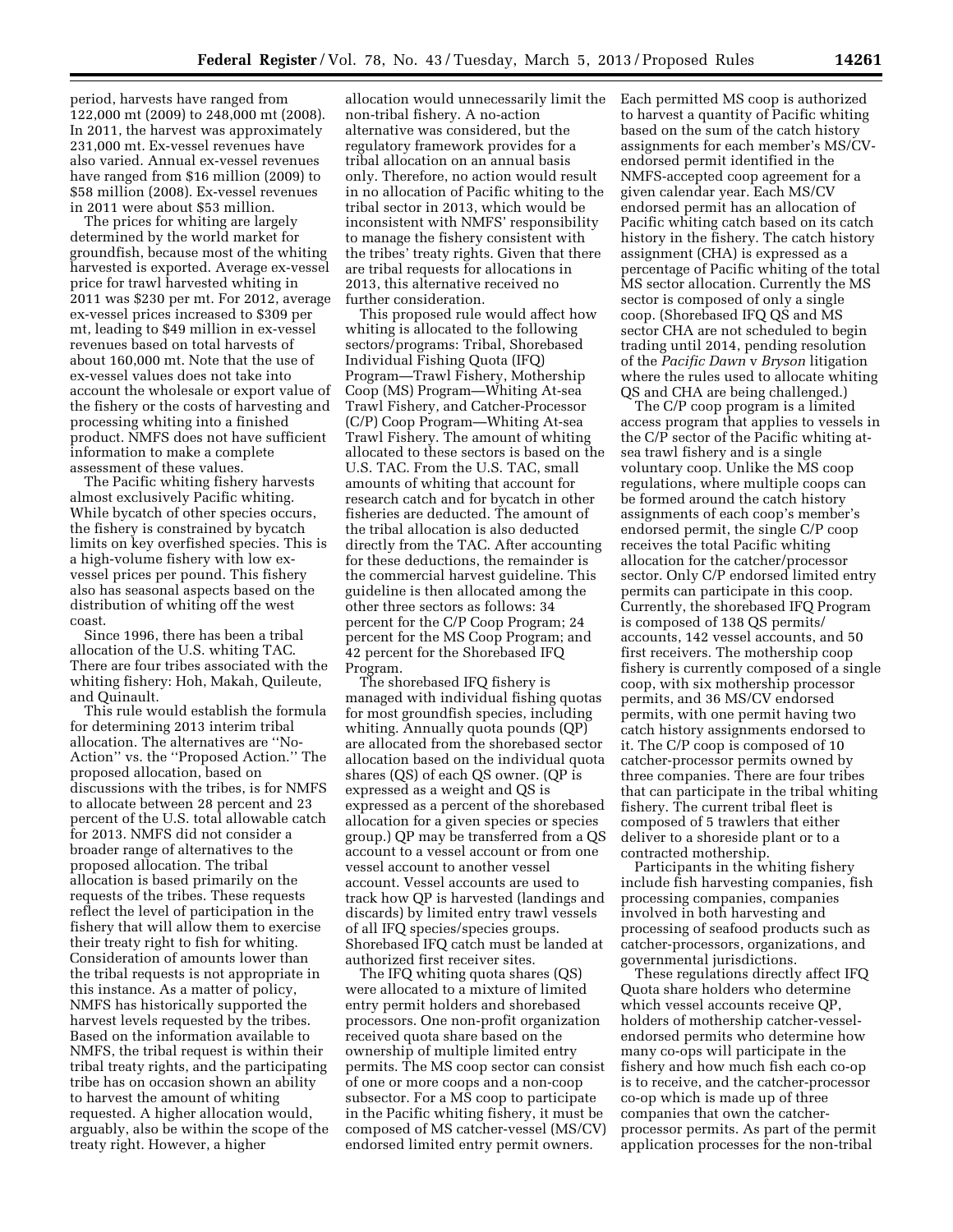fisheries, based on a review of the SBA size criteria, applicants are asked if they considered themselves a ''small'' business, and they are asked to provide detailed ownership information. Although there are three non-tribal sectors, many companies participate in two or more of these sectors. All mothership catcher-vessel participants participate in the shorebased IFQ sector, while two of the three catcher-processor companies also participate in both the shorebased IFQ sector and in the MS sector. Many companies own several QS accounts. After accounting for cross participation, multiple QS account holders, and for affiliation through ownership, there are 100 non-tribal entities directly affected by these proposed regulations, 82 of which are considered to be ''small'' businesses. These regulations also directly affect tribal whiting fisheries. Based on groundfish ex-vessel revenues and on tribal enrollments (the population size of each tribe), the four tribes and their fleets are considered ''small'' entities.

This rule will allocate fish between tribal harvesters (harvest vessels are small entities, tribes are small jurisdictions) and non-tribal harvesters (a mixture of small and large businesses). Tribal fisheries undertake a mixture of fishing activities that are similar to the activities that non-tribal fisheries undertake. Tribal harvests are delivered to both shoreside plants and motherships for processing. These processing facilities also process fish harvested by non-tribal fisheries. The effect of the tribal allocation on nontribal fisheries will depend on the level of tribal harvests relative to their allocation and the reapportioning process. If the tribes do not harvest their entire allocation, there are opportunities during the year to reapportion unharvested tribal amounts to the nontribal fleets. For example, last year, NMFS did such a reapportionment. On, October 4, 2012, NMFS announced: ''The best available information on October 2, 2012 indicates that at least 28,000 mt of the tribal allocation of 48,556 mt for the 2012 tribal Pacific whiting fishery will not be used by December 31, 2012. Recent conversations with tribal fishery managers indicate that reapportioning 28,000 mt, leaving a tribal allocation of 20,556 mt, will not limit tribal harvest opportunities for the remainder of year. Tribal harvests to date amount to less than 1,000 mt. In addition, the Quileute Tribe has not entered the fishery to date. Even if the Quileute Tribe enters the fishery, the remaining tribal allocation following reapportionment will allow

for their participation.'' This reapportioning process allows unharvested tribal allocations of whiting to be fished by the non-tribal fleets, benefitting both large and small entities. See **ADDRESSES**.

NMFS believes this proposed rule would not adversely affect small entities. Nonetheless, NMFS has prepared this IRFA and is requesting comments on this conclusion.

There are no reporting, recordkeeping or other compliance requirements in the proposed rule.

No Federal rules have been identified that duplicate, overlap, or conflict with this action.

NMFS issued Biological Opinions under the ESA on August 10, 1990, November 26, 1991, August 28, 1992, September 27, 1993, May 14, 1996, and December 15, 1999 pertaining to the effects of the Pacific Coast groundfish FMP fisheries on Chinook salmon (Puget Sound, Snake River spring/ summer, Snake River fall, upper Columbia River spring, lower Columbia River, upper Willamette River, Sacramento River winter, Central Valley spring, California coastal), coho salmon (Central California coastal, southern Oregon/northern California coastal), chum salmon (Hood Canal summer, Columbia River), sockeye salmon (Snake River, Ozette Lake), and steelhead (upper, middle and lower Columbia River, Snake River Basin, upper Willamette River, central California coast, California Central Valley, south/ central California, northern California, southern California). These biological opinions have concluded that implementation of the FMP for the Pacific Coast groundfish fishery was not expected to jeopardize the continued existence of any endangered or threatened species under the jurisdiction of NMFS, or result in the destruction or adverse modification of critical habitat.

NMFS issued a Supplemental Biological Opinion on March 11, 2006 concluding that neither the higher observed bycatch of Chinook in the 2005 whiting fishery nor new data regarding salmon bycatch in the groundfish bottom trawl fishery required a reconsideration of its prior ''no jeopardy'' conclusion. NMFS also reaffirmed its prior determination that implementation of the Groundfish PCGFMP is not likely to jeopardize the continued existence of any of the affected ESUs. Lower Columbia River coho (70 FR 37160, June 28, 2005) and Oregon Coastal coho (73 FR 7816, February 11, 2008) were recently relisted as threatened under the ESA. The 1999 biological opinion concluded

that the bycatch of salmonids in the Pacific whiting fishery were almost entirely Chinook salmon, with little or no bycatch of coho, chum, sockeye, and steelhead.

On December 7, 2012, NMFS completed a biological opinion concluding that the groundfish fishery is not likely to jeopardize non-salmonid marine species including listed eulachon, green sturgeon, humpback whales, Steller sea lions, and leatherback sea turtles. The opinion also concludes that the fishery is not likely to adversely modify critical habitat for green sturgeon and leatherback sea turtles. An analysis included in the same document as the opinion concludes that the fishery is not likely to adversely affect green sea turtles, olive ridley sea turtles, loggerhead sea turtles, sei whales, North Pacific right whales, blue whales, fin whales, sperm whales, Southern Resident killer whales, Guadalupe fur seals, or the critical habitat for Steller sea lions.

As Steller sea lions and humpback whales are also protected under the Marine Mammal Protection Act (MMPA), incidental take of these species from the groundfish fishery must be addressed under MMPA section 101(a)(5)(E). On February 27, 2012, NMFS published notice that the incidental taking of Steller sea lions in the West Coast groundfish fisheries is addressed in NMFS' December 29, 2010 Negligible Impact Determination (NID) and this fishery has been added to the list of fisheries authorized to take Steller sea lions (77 FR 11493). NMFS is currently developing MMPA authorization for the incidental take of humpback whales in the fishery.

On November 21, 2012, the U.S. Fish and Wildlife Service (FWS) issued a biological opinion concluding that the groundfish fishery will not jeopardize the continued existence of the shorttailed albatross. The FWS also concurred that the fishery is not likely to adversely affect the marbled murrelet, California least tern, southern sea otter, bull trout, nor bull trout critical habitat.

Pursuant to Executive Order 13175, this proposed rule was developed after meaningful consultation and collaboration with tribal officials from the area covered by the FMP. Consistent with the Magnuson-Stevens Act at 16 U.S.C. 1852(b)(5), one of the voting members of the Pacific Council is a representative of an Indian tribe with federally recognized fishing rights from the area of the Council's jurisdiction. In addition, NMFS has coordinated specifically with the tribes interested in the whiting fishery regarding the issues addressed by this rule.